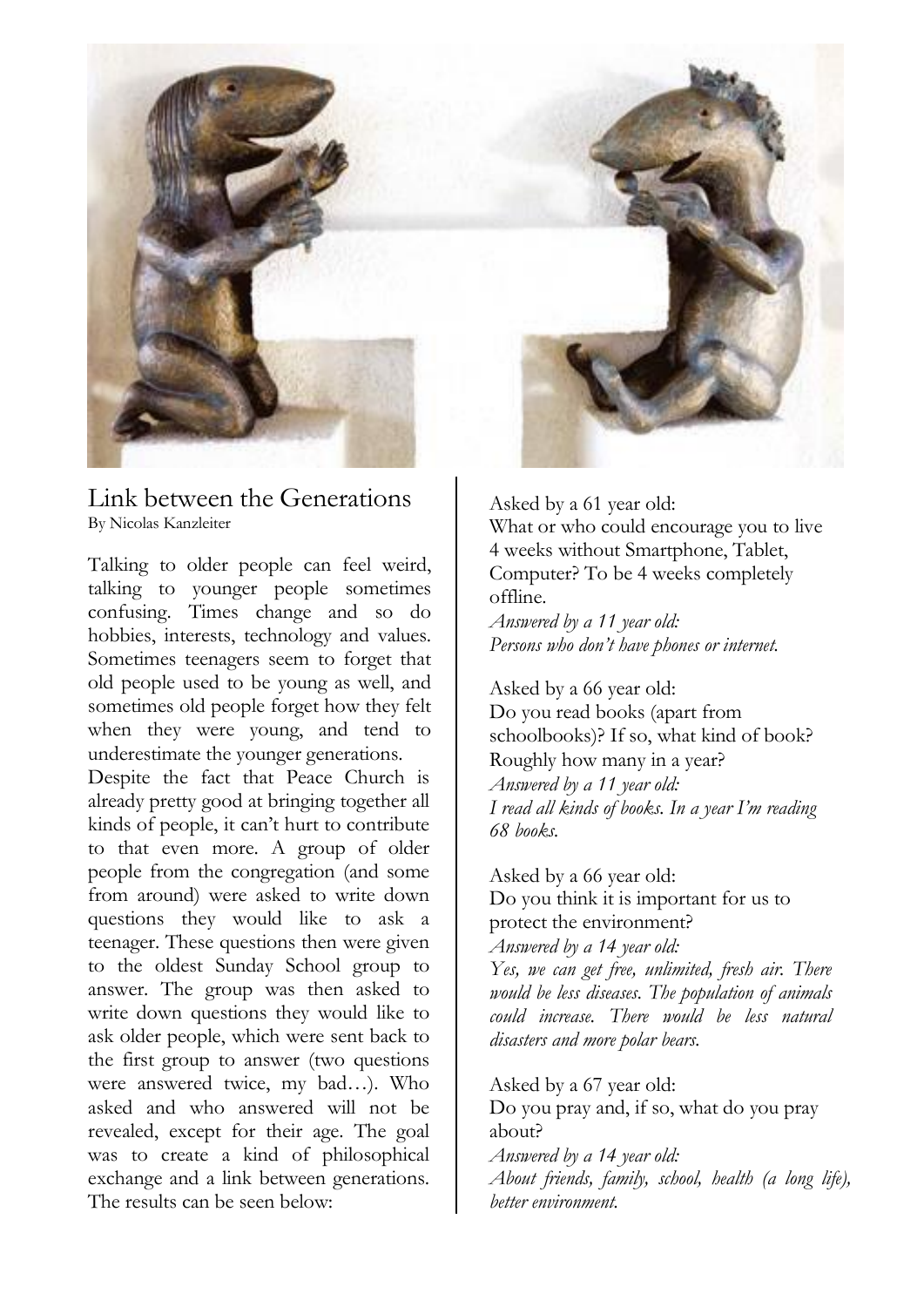Asked by a 67 year old: What do you use your mobile phone for most, e.g. phone calls, games, taking photos? *Answered by a 12 year old:*

*What I use it most for is to make calls and take a lot of pictures and videos. It's fun!*

Asked by a 56 year old: What sort of career / job would interest you? For example, medical, with IT, engineering, with animals etc *Answered by a 12 year old: I would like to do something that has to do with dancing (Hip-Hop), or maybe be an actress.*

Asked by a 56 year old: How would you encourage young people to take care of their health? *Answered by a 12 year old: I would make a list, because it's motivating to see what you have achieved. Also, I would prepare post-its with motivating quotes.*

Asked by a 60 year old: Do you think people will still be driving cars in 20 years time? *Answered by a 10 year old: Yes, because for most people it's fun driving.*

Asked by a 60 year old: How can future generations avoid having wars with each other? *Answered by a 16 year old: Every nation should sign a peace contract and every nation should share everything they have. And when you have something against another nation just keep it to yourself and stop killing people. Killing is never an option.*

Asked by a 46 year old: What is your biggest dream? *Answered by a 12 year old: To be rich and healthy. To have a family and live a long life with them.*

Asked by a 46 year old: What would you change in the school system if you could? *Answered by a 14 year old: I would change subjects/the way subjects are taught and the times, at which you have to go to school.*

Asked by a 68 year old: Are you optimistic or pessimistic about your future? *Answered by a 15 year old: I am optimistic about my future because I believe that it will be better than my present.*

Asked by a 57 year old: Imagine you are 30 years old. How will your life be? *Answered by a 13 year old: I hope good. Hopefully I will have a wife and family, a good job, maybe even work as a freelancer.*

Asked by a 57 year old:

You are being offered to start a fashion label. What you design will be produced, advertised and sold (all fair of course) How would your fashion look?

*Answered by a 14 year old: I would make it look like rich peoples' and famous brands' clothes.*

Asked by a 39 year old: What kind of topics do you prefer to talk with friends around your age, rather than your parents (perhaps due to awkwardness, or due to different trending topic between generation, or other reason)? *Answered by a 11 year old: About boys.*

Asked by a 39 year old: Which habits or things regularly done by parents or people in older generation, that you think are out-dated / obsolete and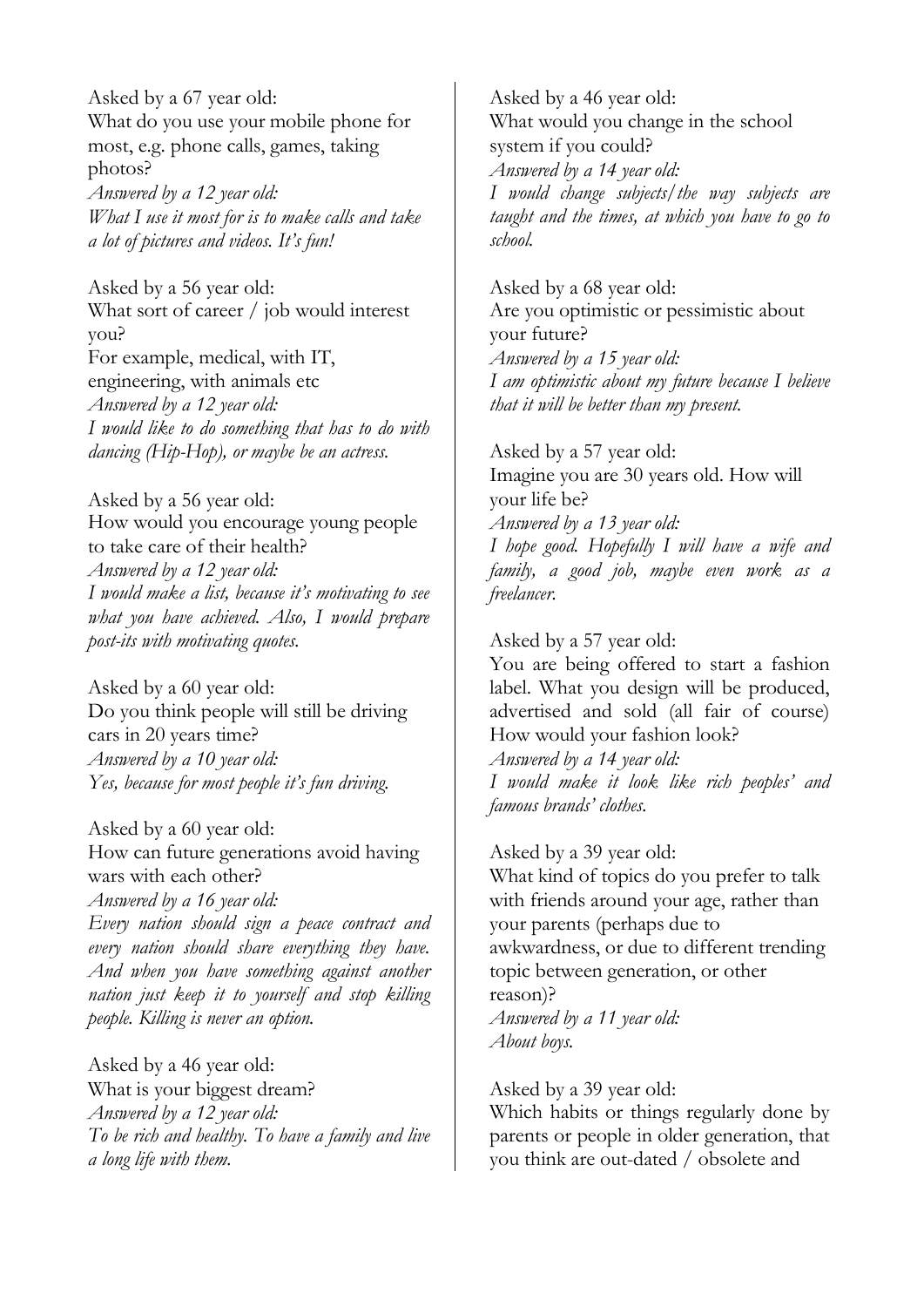you / your generation may not continue that habit / doing?

*Answered by a 12 year old:*

*I think that they would play old games and talk a lot. They call their children and ask how to use their phones.*

Asked by a 39 year old:

What do you hope that your parents will do or help you do (in school, in church, at home, etc.), but they haven't offered the help yet, or you are too afraid to ask them?

*Answered by a 11 year old: I hope that my parents will take me to school now and then. And that we have more fun together.*

Asked by a 39 year old:

What do you mostly wish to receive from parents during your birthday? A present / gift (what kind of present), spending special time together (what kind of activities), inviting some friends to celebrate together, or something else?

*Answered by a 14 year old:*

*Money & clothes, getting to hang out and travel with friends, a quick getaway trip, picnic or karaoke. Things that are trending all the time.*

# Asked by a 59 year old:

If you were allowed to introduce one law in any one country (which could be your birth country, your country of residence or any country of your choosing), which law would you make and in which country?

## *Answered by a 13 year old:*

*I would introduce a law in North Korea, because people there need more freedom. I would allow them to choose freely (Travel, watch american/western TV and movies, have more than one child).*

## Asked by a 59 year old:

Every day of the year you can always give a little something of yourself which costs

nothing and which brings out your unique personality and gifts, what is that for you? *Answered by a 13 year old:*

*I would give my happiness, my humour and my helpfulness.*

# Asked by a 65 year old:

How would you spend a weekend – Friday evening to bedtime Sunday – that was completely tech free? That means no phone or laptop, computer or television or movies or recorded music.

*Answered by a 10 year old: Spend the time outside, playing football with my friends.*

Asked by a 65 year old: Do you think God guides young people today?

*Answered by a 12 year old: Yes, I think so, because they also need help.*

Asked by a 65 year old:

Have you ever felt God 'come near' to you? *Answered by a 16 year old: Yes, in times when I was scared, he was with me, so that I didn't have to fear.*

Asked by a 65 year old: What do you think the psalm writer means when he says : "Be still and know that I am God"? *Answered by a 14 year old: Don't worry, I am with you.*

# Asked by a 65 year old:

We read/hear of many Biblical 'heroes' that were young when they became aware of having a role to play in the story of God's people – Samuel (Hannah's son), Joseph (of the many coloured coat), Rebecca (the wife of Isaac), David (who fought Goliath and later became king), Esther (when she was being groomed to be a queen), Mary (the mother of Jesus),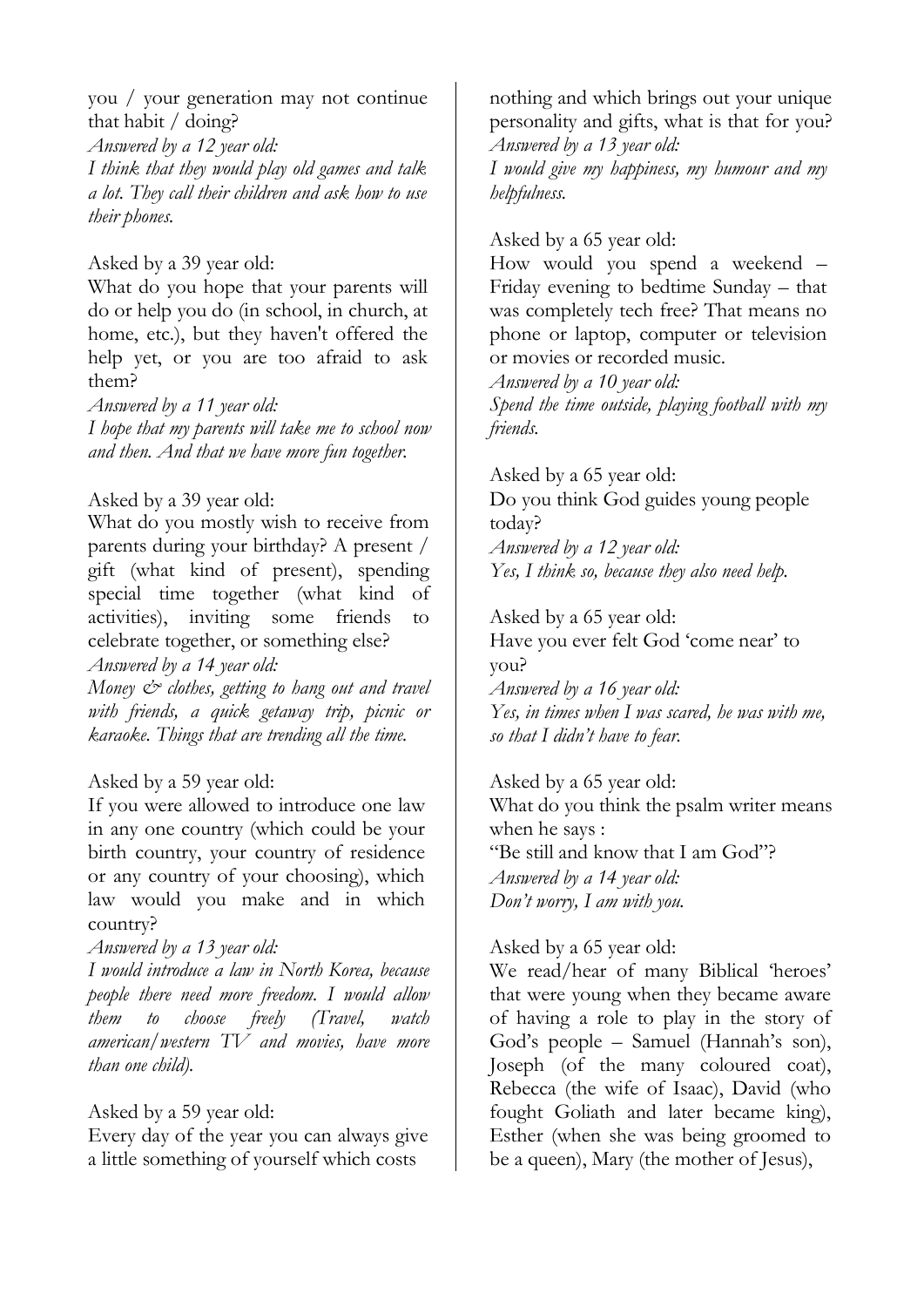John (the baptizer), John the gospel writer and more.

Do you feel you have something in common with any of them?

*Answered by a 15 year old:*

*Yes, I think that in your daily life you have to face big challenges and problems, like David with Goliath.*

#### Asked by a 61 year old:

How often do you interact with social media? How often do you read something for pleasure (not for school)? If the number of hours on social media is greater than reading for pleasure, how do you think your generation will be impacted?

*Answered by a 13 year old:*

*I sometimes use social media and I usually read in the evening. I think our generation is getting addicted to social media.*

Asked by a 14 year old:

What are you going to have to do to take care of your family and parents? *Answered by a 66 year old: No parents still here, but I will try always to be available and have time for my family.*

Asked by a 14 year old?

Are you proud of what you have achieved in your life?

*Answered by a 66 year old:*

*"Proud" might not be the right word. I have tried to do my best, with God's help, and have brought up a family in an atmosphere of love and security. The focus has been on ensuring my family was OK, but I could have done more for others.*

## Asked by a 11 year old:

How did you get to your job? *Answered by a 46 year old: I got to my job because I always wanted to work with children. I took in every possibilities to do a "Praktikum" and knew after that that I wanted to be a teacher. That's what I became.*

Asked by a 11 year old: Are you afraid of death? Do you have fears about dying? *Answered by a 46 year old: I am not afraid of death. When my mother died, I thought of her sitting in a big garden full of*

*flowers without pain and suffering. That is how I imagine it to be.*

#### Asked by a 13 year old:

Do you wish you were born later? (2000s,  $90s, 80s, ...)$ 

*Answered by a 61 year old:*

*When I was born, we did not have a TV, we did not even have a phone. Computers, Smartphones did not exist. After school and homework, I had a lot of time. I grew up in a small village. There was not much traffic, so we could play in the streets in summer and winter. In the afternoons, we walked into the forest and played there, until it got dark. I spent a lot of time on the public football playground together with always the same kids and teenagers. I had to walk to school; later to the Gymnasium, I took the bike, 4 km every morning, because my parents did not have the money for a bus ticket. I developed so many skills by growing up in these times, most of these experiences would not be possible anymore, except living far away in very rural areas, but even there computers would waste time. So, in the end: No! I do not wish to be born later.*

## Asked by a 12 year old:

I feel like older people say many bad words and curse a lot. What do you think about this?

#### *Answered by a 61 year old:*

*I feel very strongly that this is not a helpful practice, and it certainly isn't a good witness for young people to watch. Just as you raised the question, I would too. There are many other ways to express anger or disappointment or frustration. Go out for a walk or workout at the gym. Go in a closet and yell at the top of your lungs. I was raised from a young age that cursing and bad words are not good, so I don't engage in saying them now as an adult.*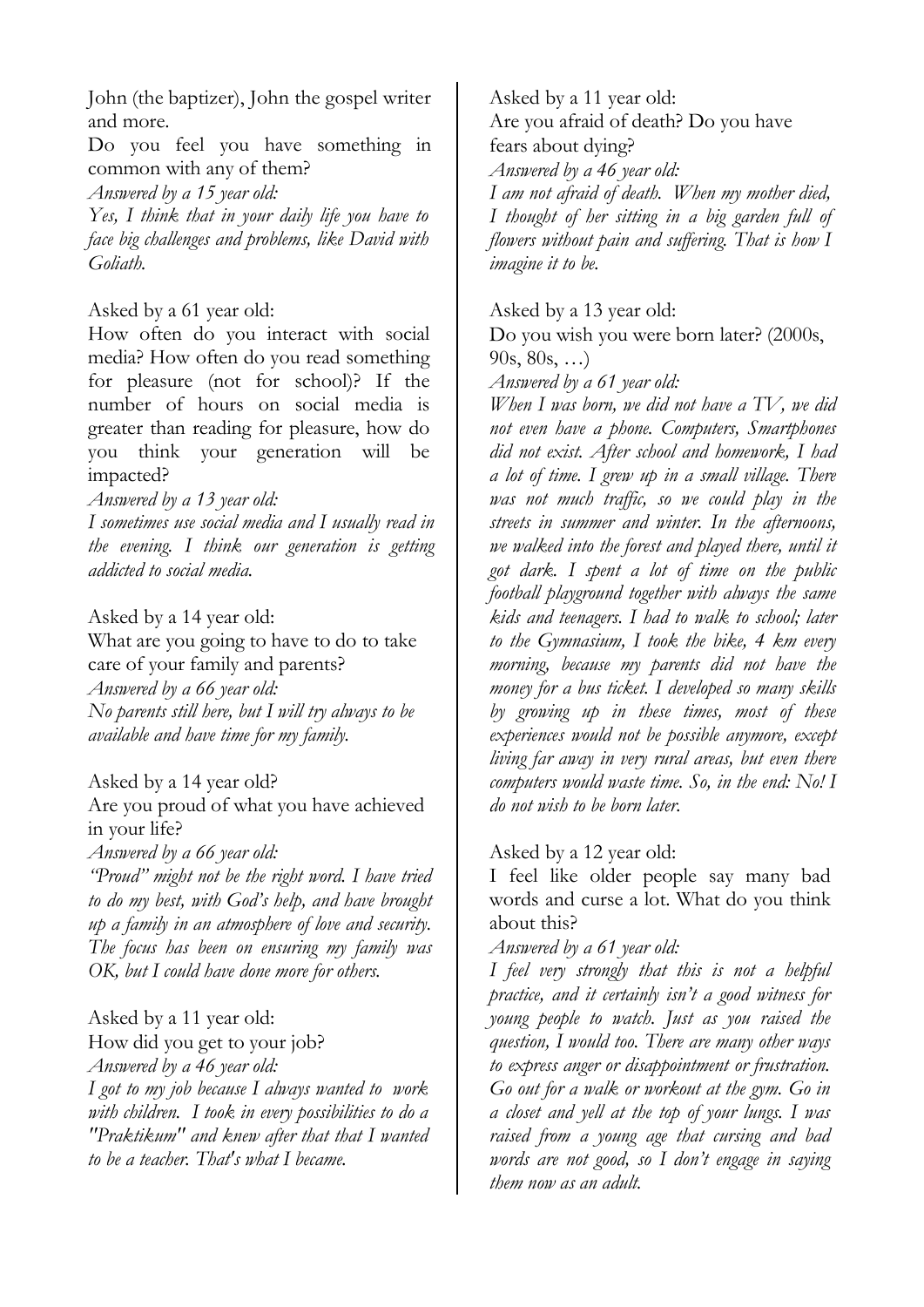Asked by a 15 year old: Did you ever question the existence of God?

*Answered by a 61 year old:*

*Not really. From a young age, I felt God's presence at significant moments in my life. One time when I was about seven years old, I remember sitting outside on a tree stump and while looking up at the sky, I had the distinct impression that God was real. I'm now 61 years old, and I still feel that way. Thank you for the great question!*

Asked by a 14 year old:

Have you ever commited a crime? *Answered by a 67 year old: I'm thankful to say that I haven't.*

Asked by a 13 year old: What should I do before I die? *Answered by a 67 year old:*

*I will answer this question by setting out the goals that I personally will keep trying to achieve before I die: Namely, to grow in the Christian faith by not worrying about things or problems but trusting in God to take care of my needs: To try to do what God wants me to do when I face decisions; to be a good ambassador for the Christian faith by my actions and my words. I hope to keep working on each of these "Baustellen" for as long as I live.*

Asked by a 13 year old: What should I do before I die?

*Answered by a 56 year old:*

*Different people want to do different things in their lives. You should build on your personal strengths and follow your own dreams and ambitions. Sometimes on the way you may have to change your plans - that's life. Many people have had to find alternatives. However, there's nothing wrong in dreaming big. Good luck! On the way to your own goals support and care for others - EVERYONE – family, friends, adults, young people, children, people you are close to and people you hardly ever talk to! Together you can talk, give ideas and help each other out. Really good*

*ideas or opportunities may come from someone unexpected.*

## Asked by a 14 year old: How was your childhood? *Answered by a 56 year old:*

*My childhood was very settled living with both parents in the same area from birth until I left home at 18 years. I had a very loving home and emotionally could not have asked for more. I was very close to my sister, we were always best friends. I progressed through school without academic problems. I didn't however have friends. At school I sometimes felt left out although I was never badly bullied. When I went to University I made friends quickly and from that time onwards have always been lucky enough to be surrounded by people I get on well with. I also still care very much for my family who have always been there for me.*

Asked by a 14 year old:

Have you ever commited a crime?

*Answered by a 60 year old:*

*On one occasion shortly after arriving in Germany I got fined for going through a red light in the car. It worried me hugely at the time. It was worse as it had happened in a country that I had just chosen to live in. To friends I said that I was very unlucky, and that the camera didn't give anyone enough time. Realistically I was probably driving a little too fast, was trying to get somewhere quickly, and should have stopped. It taught me a lesson and I have been more careful since!*

Asked by a 15 year old:

How do you feel about your past when you were young?

*Answered by a 62 year old:*

*I somehow would like to step back into my time as a teenager to feel the liberty and unconcern again about many things that bind me now. It would be interesting to find out whether I would take the same decisions or behave different. The time was good, but I wouldn't say it was better than now. Some things or situations in the world or society would be good to have back as they were then, others really improved over four decades.*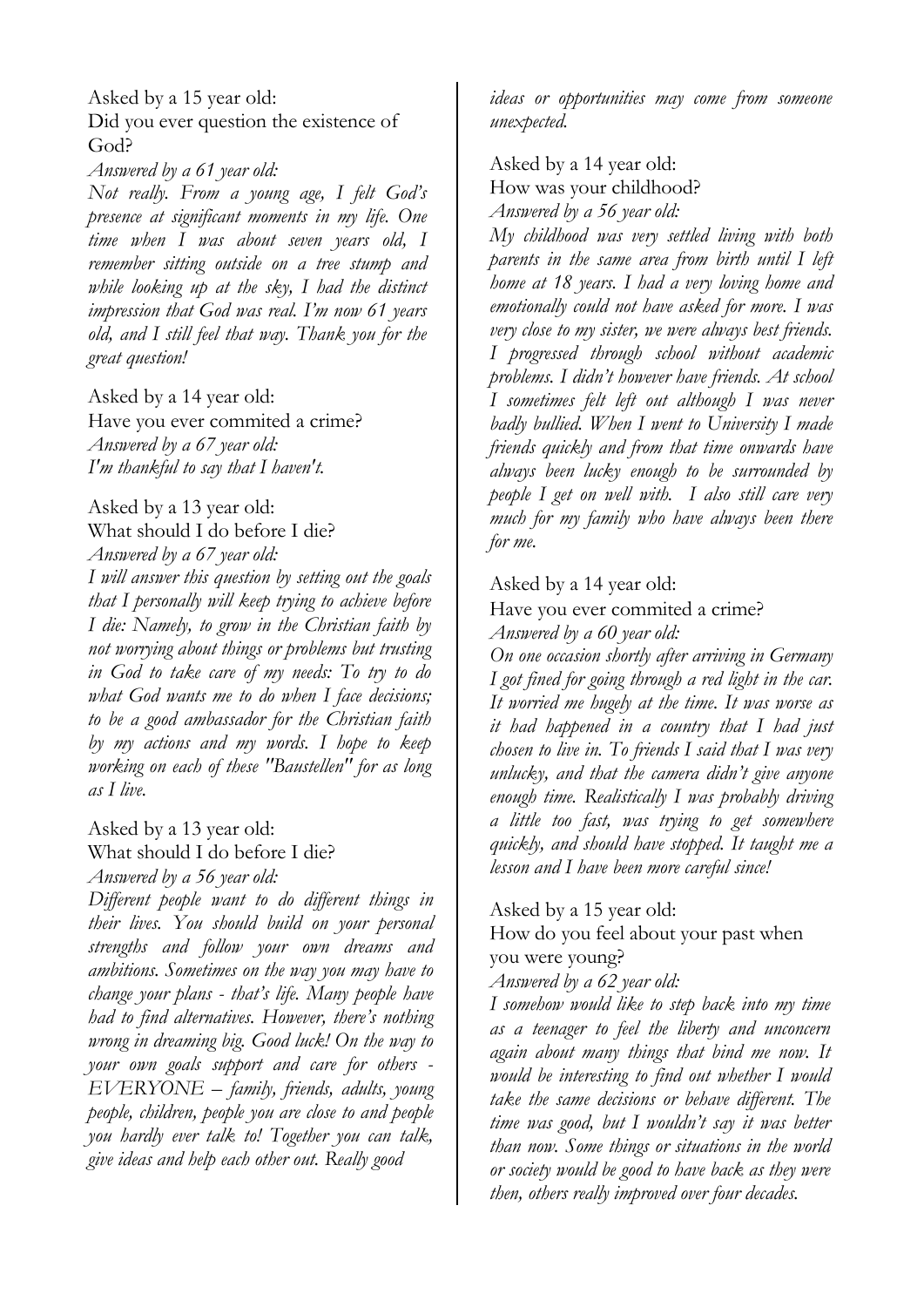## Asked by a 12 year old: What is your opinion on smartphones and/or the internet?

*Answered by a 62 year old:*

*Smartphones and the internet are fantastic, and I would not want to give up the chances these technical means offer. With their help it is so easy to get in contact with others quickly or to gather information and knowledge which help me to live a better life. The risk with both smartphones and internet is to spend too much time with them and not with other people you can directly see and talk to. And, it is really quite a challenge to find a good way to handle the contents of these media. I do not want to be cheated when using new communication technologies by misinformation or data theft – quite a task to judge right from wrong and necessary from unnecessary. And it is also a big responsibility to deal correct and fair with others in our somewhat anonymous data world.*

## Asked by a 16 year old:

#### Have you ever cheated on somebody? *Answered by a 57 year old:*

*At first, I wanted to say No. But then one incident came to my mind. I was never good at sports when I was a school kid. So one time I was very lucky and got a best mark at Volleyball. In order to avoid that this gets spoiled by more marks definitely not good at all, I stayed away from the sports lesson as often as I could till the end of the school year. Once in a life time I had 15 points in sports in my report card.*

Asked by a 14 year old:

Have you ever gotten in a fight/beaten somebody up?

*Answered by a 57 year old:*

*In my family and in the family in which I grew up I never experienced physical violence. As kids we were not even given a slight slap or so. I never beat my own children.*

*But when I was a grown-up woman and wanted to help a friend get out of an abusive marriage, I experienced something frightening. I helped the friend and her little girl move out of the place she*

*shared with the abusive husband while we thought he was at work. He came home early and realized what we were doing. He got so angry and furious that he completely lost control. I placed myself between him and his wife and little girl. He raised his fist, I looked him in the eye, and he swung it in my direction, directing it to the wardrobe next to me in the last second. The door of the wardrobe went into pieces. None of us got hurt physically, but I will never forget what I felt when I looked at him and knew he would beat me.*

# Asked by a 12 year old:

How is your normal day to day life? *Answered by a 68 year old:*

*I have a very busy life. I am 68 years old, but fit and well. I do a lot of work in my local church; I look after my one-year-old granddaughter twice a week (12.30pm till 7.00pm each time) together with my husband; I do a weekly fitness class; I meet friends for coffee; I do weekly Spanish lessons; I look after the house, with shopping, cooking, washing, tidying, etc. I also do housework (that is, cleaning), but not as much as I probably should! I feel very blessed to be able to do all this. I don't have the energy I used to have, but I am able to relax most evenings and I like to walk, which gives me mental space. I start each day with prayer and reading the Bible and that keeps me grounded. Thanks for asking.*

## Asked by a 16 year old?

Have you ever felt that God isn't with you at the moment?

*Answered by a 68 year old:*

*I have occasionally struggled feeling God's presence, but I have always known he is with me. Most of the time, I have talked to God on and off all through the day, and I think that has helped me to stay close. One of my favourite promises is Jesus saying 'I am with you always'. I believe that and almost all the time, I feel it too. I think we can do things to feel God with us: like having a special place where we pray in a more relaxed way, or a thing to hold or to look at that matters to us. I have some pictures like that and I know people who have prayer shawls to wrap round*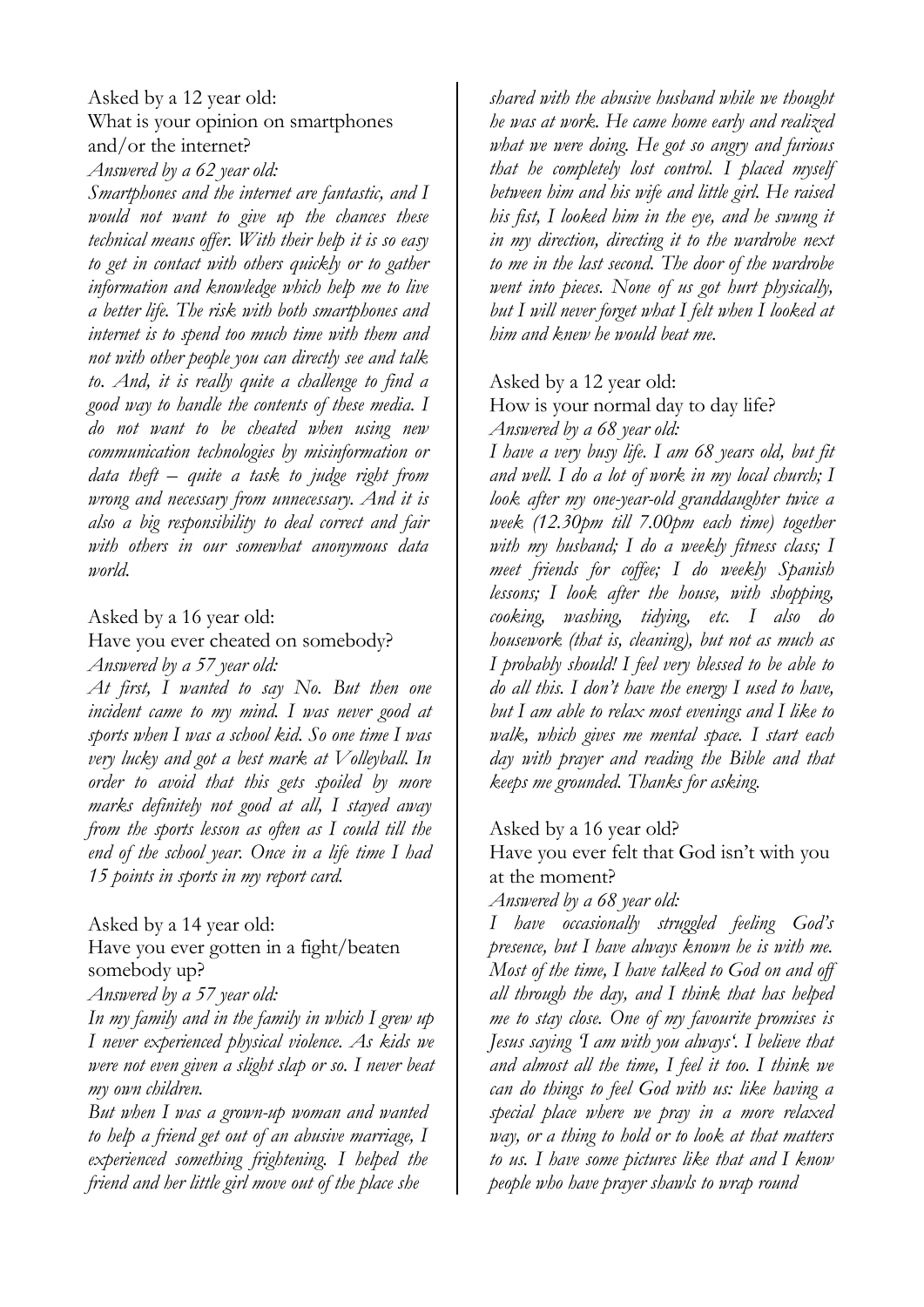*them or places they go to feel close to God (like a lake or a garden). Whenever I see crocuses in the gardens (like now in England) I remember a very difficult time just after I had had my third baby. I had been ill and so had my two older children (!). When my parents came to see their new grandchild, I was able to go for a short walk outside on my own. The crocuses were just out – and I felt God showing me them and giving me hope that things would get better. And they did!*

## Asked by a 12 year old:

## Is your life exciting? How do you spend your free time?

#### *Answered by a 59 year old:*

*I wouldn't describe my life as 'exciting' but there are exciting moments and experiences. My life is varied in its activities, challenging to get through and interesting in that there is always something new to learn. In my free time I go swimming once a week, running twice a week, guitar lesson once a week (it used to be twice, but that was too much) and I try to practice guitar every day. I go to church once a week and wish I cooked more, perhaps I can do that once a week! I like going away to visit places and then my free time is spent exploring museums, galleries and churches – then it can be exciting!*

#### Asked by a 13 year old:

What do you think about your life? Are you happy with what you have achieved and experienced?

*Answered by a 59 year old:*

*I feel lucky to have been given so many opportunities in my life. I have seen massive changes since I was a boy growing up playing football on the back street – I really cannot comprehend how I have come from that to where I am now – life can be truly remarkable if you want it to be, so I am happy with the experiences I have had, good and bad, because they made me who I am and they are a part of me.*

*I am happy with my achievements, both individually and more particularly as a family at home or in a team at work. I guess one can always wish for more, but there is a limit to one's*

*capability and energy, although one can learn to improve. Achievement is only a matter of deciding what to focus on and committing time to this, whilst avoiding things that distract us. I am still working on this and in many ways, I found it easier in my teenage years!*

*There are some things I wish I had done differently, but they are in the past and you cannot change them: it is a waste of energy to even think about them, but one does. To come to terms with this has been difficult, even a life-long struggle for me.*

*Most things I feel very blessed and happy about – things turned out well, much better than I expected, and you can't get everything right all the time – we are only human after all.*

#### Asked by a 12 year old:

Was day to day life when you were younger the same as it is today? Was it better or worse?

*Answered by a 39 year old:*

*If I answer that 'day-to-day' life was better when I was younger, then I trust that many older generation would agree with me. To be fair to most generations, I think the technological advance really helps and accelerate certain aspect of our life. 'Day-to-day' life are bound to change from the past, to the present, and to the future.*

*Changes are never easy and sometimes frightening. Therefore, it's common that one generation always like the day when she/he was younger than today (or even future).*

*These are only few instances of differences that come to my mind: We don't carry electrical / communication device with us (i.e. phone, tablet, ipod, laptop, etc) where we could be 'somewhere else' when other people are physically around us. Sometimes I carry books or toys, and when I am reading a book or playing a toy, I also immersed myself in a 'different world'. Less number of shopping mall and big supermarket, more traditional market and shop-house. I like both ideas and hope they could co-exist until the future. Internet was not publicly available. Nowadays it's hard to find an answer without 'Mr. Google', but our parents, our teacher, books, newspapers were*